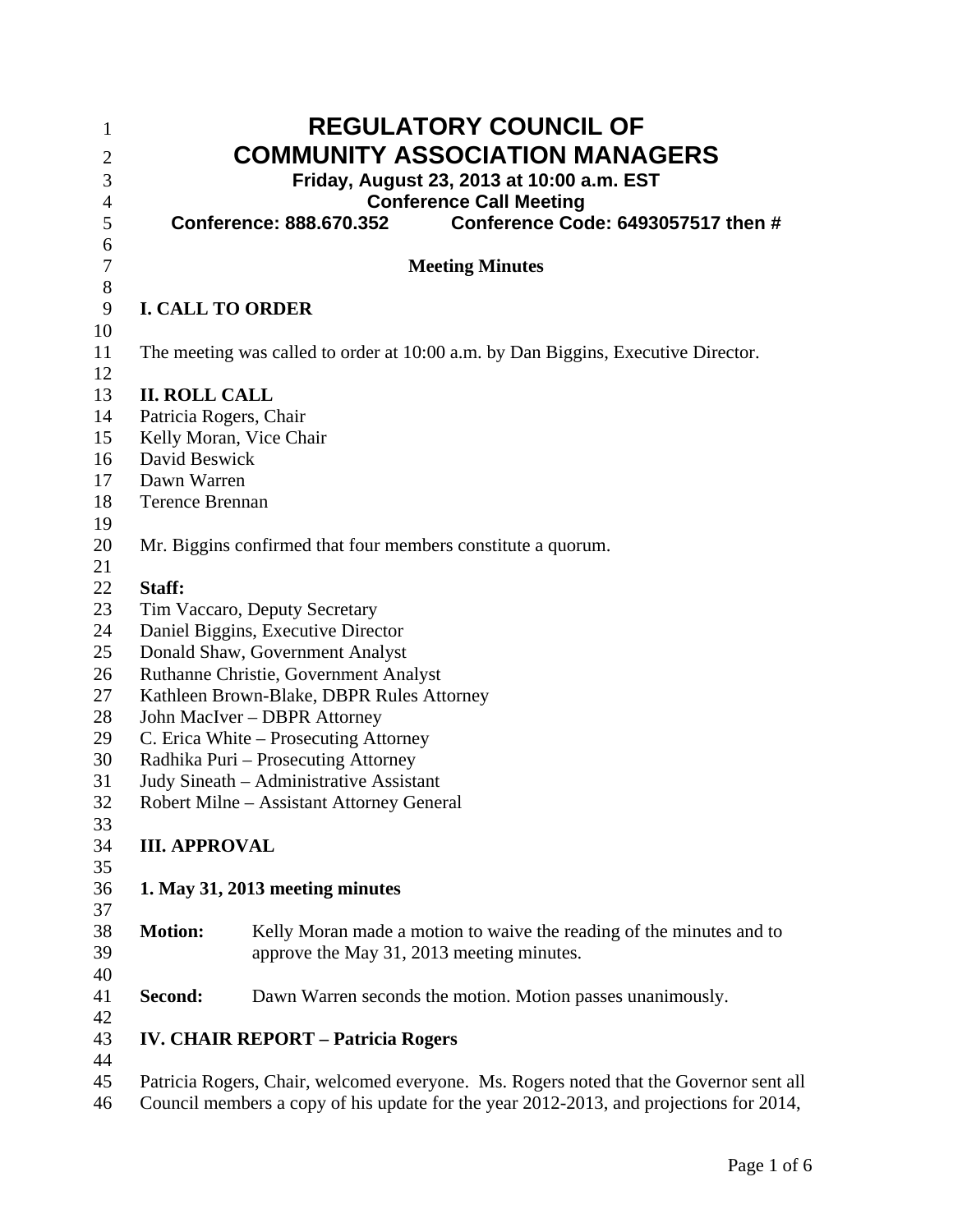| 47       |                                                                                                                                                                                 | and that specifically, the Governor is continuing to keep a focus on promoting business, |  |  |  |  |
|----------|---------------------------------------------------------------------------------------------------------------------------------------------------------------------------------|------------------------------------------------------------------------------------------|--|--|--|--|
| 48       | and that the Council needs to keep that in mind when moving forward with Rule                                                                                                   |                                                                                          |  |  |  |  |
| 49       | promulgation. Ms. Rogers also asked the Council to make sure they read the recently                                                                                             |                                                                                          |  |  |  |  |
| 50       |                                                                                                                                                                                 | passed legislation.                                                                      |  |  |  |  |
| 51       |                                                                                                                                                                                 |                                                                                          |  |  |  |  |
| 52       | V. COUNSEL REPORT-Robert Milne                                                                                                                                                  |                                                                                          |  |  |  |  |
| 53       |                                                                                                                                                                                 |                                                                                          |  |  |  |  |
| 54       |                                                                                                                                                                                 | Mr. Milne stated that proposed language has been provided which will implement the       |  |  |  |  |
| 55<br>56 | recently passed legislation in which CAM's can be disciplined for violations of Ch. 718,<br>719, and 720, Florida Statutes. Ms. Rogers commended Mr. Milne and Ms. White in the |                                                                                          |  |  |  |  |
| 57       |                                                                                                                                                                                 | presentation of the proposed changes. Mr. Brennan also praised the way the changes       |  |  |  |  |
| 58       | were presented.                                                                                                                                                                 |                                                                                          |  |  |  |  |
| 59       |                                                                                                                                                                                 |                                                                                          |  |  |  |  |
| 60       |                                                                                                                                                                                 | 1. Rule 61E14-2, F.A.C.; Standards of Professional Conduct                               |  |  |  |  |
| 61<br>62 |                                                                                                                                                                                 |                                                                                          |  |  |  |  |
|          | Ms. Brown-Blake advised the Council that in order for the proposed language to be                                                                                               |                                                                                          |  |  |  |  |
| 63       | adopted, the Council would need to vote to withdraw the rule language, and a new                                                                                                |                                                                                          |  |  |  |  |
| 64       | motion would need to be made to open rule development, allow any comments or                                                                                                    |                                                                                          |  |  |  |  |
| 65       | questions on the new language, and then a motion would need to be made to approve the                                                                                           |                                                                                          |  |  |  |  |
| 66       | language                                                                                                                                                                        |                                                                                          |  |  |  |  |
| 67       |                                                                                                                                                                                 |                                                                                          |  |  |  |  |
| 68       | <b>Motion:</b>                                                                                                                                                                  | Mr. Brennan made a motion to withdraw the previous rule.                                 |  |  |  |  |
| 69       |                                                                                                                                                                                 |                                                                                          |  |  |  |  |
| 70       | Second:                                                                                                                                                                         | Ms. Moran seconded the motion. Motion passes unanimously.                                |  |  |  |  |
| 71       |                                                                                                                                                                                 |                                                                                          |  |  |  |  |
| 72       | Ms. Brown-Blake then stated this would be the time to make a motion to notice rule                                                                                              |                                                                                          |  |  |  |  |
| 73       |                                                                                                                                                                                 | development for 61E14-2                                                                  |  |  |  |  |
| 74       |                                                                                                                                                                                 |                                                                                          |  |  |  |  |
| 75       | <b>Motion:</b>                                                                                                                                                                  | Terrence Brennan made a motion to notice rule development for 61E14-2                    |  |  |  |  |
| 76       |                                                                                                                                                                                 |                                                                                          |  |  |  |  |
| 77       | Second:                                                                                                                                                                         | Kelly Moran seconds the motion. Motion passes unanimously.                               |  |  |  |  |
| 78       |                                                                                                                                                                                 |                                                                                          |  |  |  |  |
| 79       |                                                                                                                                                                                 | Ms. Brown-Blake then stated that the Council must then make a motion to approve the      |  |  |  |  |
| 80       |                                                                                                                                                                                 | new rule language for 61E14-2.                                                           |  |  |  |  |
| 81       |                                                                                                                                                                                 |                                                                                          |  |  |  |  |
| 82       | <b>Motion:</b>                                                                                                                                                                  | Ms. Moran made a motion to approve the new rule language for 61E14-2.                    |  |  |  |  |
| 83       |                                                                                                                                                                                 |                                                                                          |  |  |  |  |
| 84       | Second:                                                                                                                                                                         | Terence Brennan seconds the motion.                                                      |  |  |  |  |
| 85       |                                                                                                                                                                                 |                                                                                          |  |  |  |  |
| 86       |                                                                                                                                                                                 | Ms. Rogers asked the Council and the public if they had any suggested changes to the     |  |  |  |  |
| 87       | new proposed language. With none being offered, Ms. Rogers called the question.                                                                                                 |                                                                                          |  |  |  |  |
| 88       | Motion passes unanimously.                                                                                                                                                      |                                                                                          |  |  |  |  |
| 89       |                                                                                                                                                                                 |                                                                                          |  |  |  |  |
| 90       |                                                                                                                                                                                 | Ms. Brown-Blake stated that her analysis of the new proposed rule would not financially  |  |  |  |  |
| 91       |                                                                                                                                                                                 | impact small business, and requested the Council vote that a SERC would not be required  |  |  |  |  |
| 92       | for the rule.                                                                                                                                                                   |                                                                                          |  |  |  |  |
|          |                                                                                                                                                                                 |                                                                                          |  |  |  |  |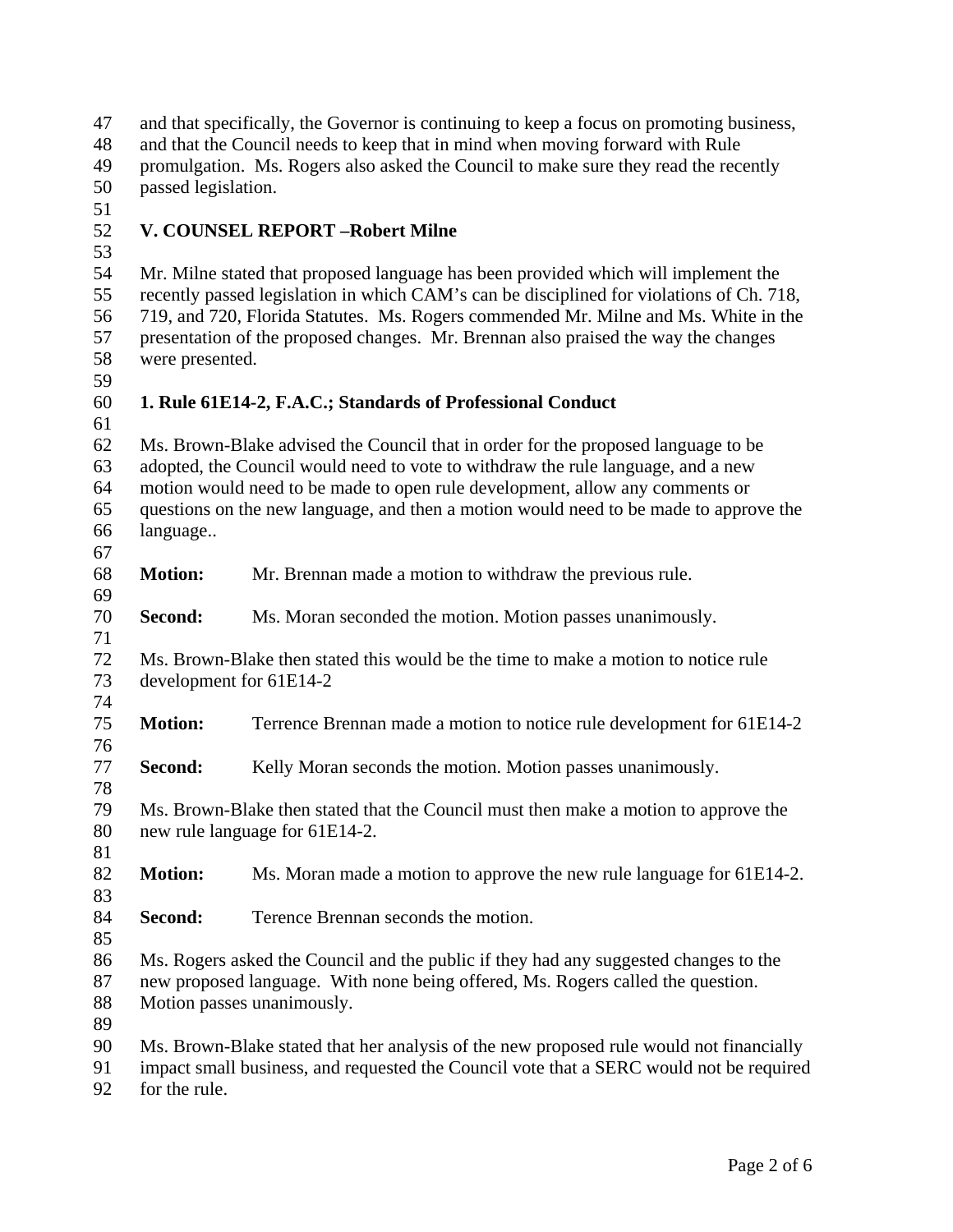| 93         |                                                                                            |                                                                                        |  |  |
|------------|--------------------------------------------------------------------------------------------|----------------------------------------------------------------------------------------|--|--|
| 94<br>95   | <b>Motion:</b>                                                                             | Terrence Brennan made a motion that a SERC is not required.                            |  |  |
| 96         | Second:                                                                                    | Ms. Moran seconded the motion. Motion passes unanimously.                              |  |  |
| 97         |                                                                                            |                                                                                        |  |  |
| 98<br>99   | Rule.                                                                                      | Ms. Brown-Blake then requested that the Council vote to publish a Notice of Proposed   |  |  |
| 100        |                                                                                            |                                                                                        |  |  |
| 101<br>102 | <b>Motion:</b>                                                                             | Kelly Moran made a motion to publish a Notice of Proposed Rule.                        |  |  |
| 103        | Second:                                                                                    | Terrence Brennan seconded the motion. Motion passes unanimously.                       |  |  |
| 104        |                                                                                            |                                                                                        |  |  |
| 105        |                                                                                            | VI. DEPARTMENT RULE REPORT - Kathleen Brown-Blake                                      |  |  |
| 106        |                                                                                            |                                                                                        |  |  |
| 107        | Ms. Brown-Blake indicated that the Departmental Rule regarding mediation and citation      |                                                                                        |  |  |
| 108        | has been filed with the Department of State, and that the Board Rule for the mediation     |                                                                                        |  |  |
| 109        | has also been filed with the Department of State, and should be effective in about a week. |                                                                                        |  |  |
| 110        | Ms. Brown-Blake stated she plans to go through the Departmental Rules (61-20) and          |                                                                                        |  |  |
| 111        | through the Board rules (61E14) to determine if any updates need to be made to the         |                                                                                        |  |  |
| 112        | Rules.                                                                                     |                                                                                        |  |  |
| 113        |                                                                                            |                                                                                        |  |  |
| 114<br>115 |                                                                                            | VII. PROSECUTING ATTORNEY REPORT - C. Erica White                                      |  |  |
| 116        |                                                                                            | C. Erica White introduced Radhika Puri as the new Prosecuting Attorney for the         |  |  |
| 117        | Regulatory Council of Community Association Manager.                                       |                                                                                        |  |  |
| 118        |                                                                                            |                                                                                        |  |  |
| 119        |                                                                                            | Ms. Puri read the Prosecuting Attorney's report into the record.                       |  |  |
| 120        |                                                                                            |                                                                                        |  |  |
| 121        |                                                                                            | Mr. Brennan requested a clarification on the difference between public and private     |  |  |
| 122        | complaints. Ms. White clarified that private cases are cases against CAM Firms in which    |                                                                                        |  |  |
| 123        | probable cause had not been found. Every other type of case against a CAM or a CAM         |                                                                                        |  |  |
| 124        | Firm are public.                                                                           |                                                                                        |  |  |
| 125        |                                                                                            |                                                                                        |  |  |
| 126        |                                                                                            | <b>VIII. EXECUTIVE DIRECTOR - Daniel Biggins</b>                                       |  |  |
| 127        |                                                                                            |                                                                                        |  |  |
| 128        |                                                                                            | 1. Division of Regulation Quarterly Complaint Report                                   |  |  |
| 129        |                                                                                            |                                                                                        |  |  |
| 130        |                                                                                            | Council Members reviewed the report.                                                   |  |  |
| 131        |                                                                                            |                                                                                        |  |  |
| 132        |                                                                                            | 2. Introduction of Donald Shaw as the new Government Analyst for the Council.          |  |  |
| 133        |                                                                                            |                                                                                        |  |  |
| 134        | 3. Financial Report.                                                                       |                                                                                        |  |  |
| 135        |                                                                                            |                                                                                        |  |  |
| 136        |                                                                                            | Ms. Rogers asked whether or not the financials were not provided because of the timing |  |  |
| 137        |                                                                                            | of the meeting. Mr. Biggins confirmed that the reason the financials had not been      |  |  |
|            |                                                                                            |                                                                                        |  |  |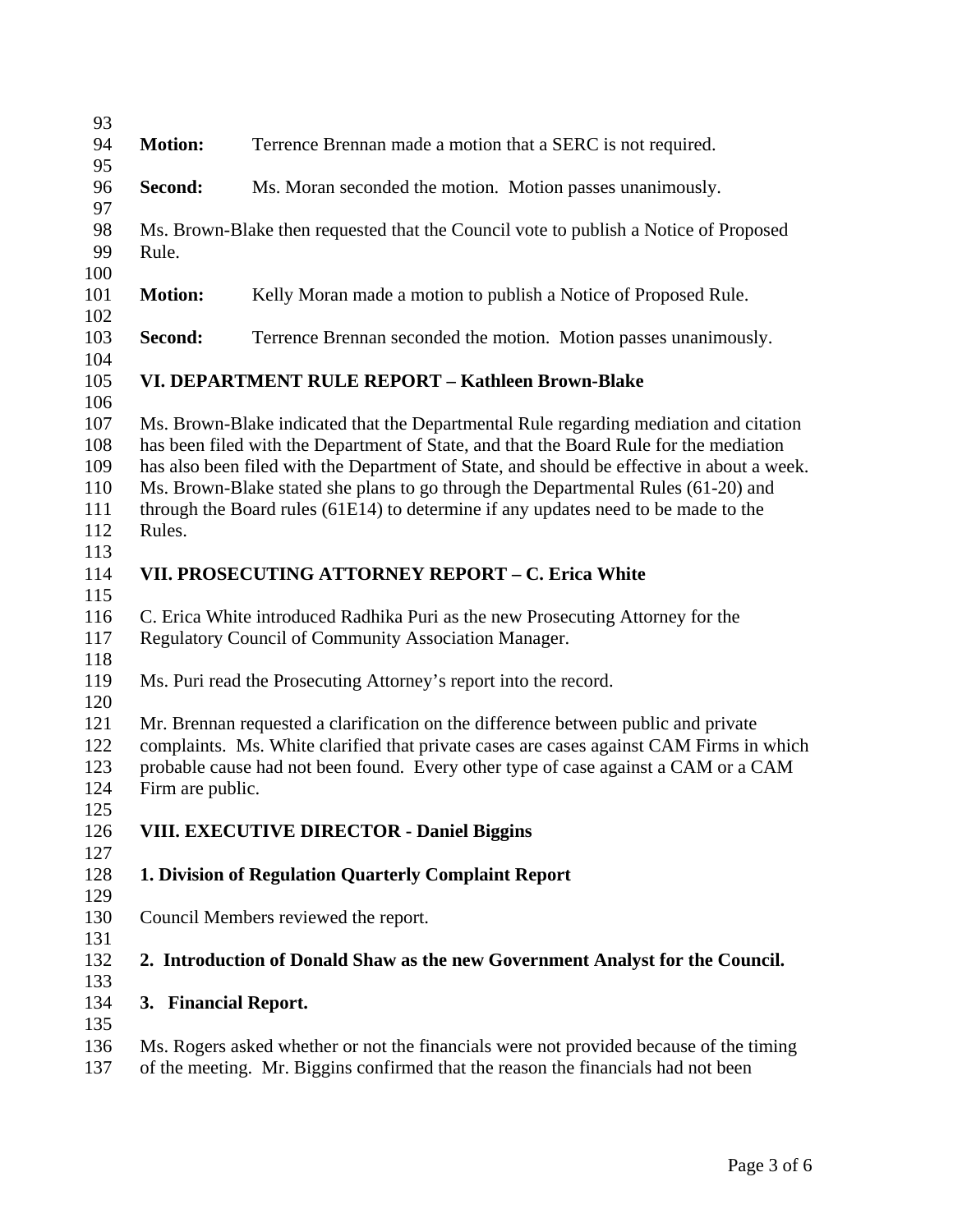provided is because the fiscal year had recently ended and the reports were not ready at the time of the meeting. 138 139

- 140
- 141

# 142 **IX. COUNCIL DISCUSSION TOPICS**

#### 143 **1**. **Unlicensed Practice of Law relating to CAMs.**

144

145 146 147 148 149 150 151 152 153 154 155 156 157 158 159 Ms. Rogers asked Mr. Biggins if he had any updates on the recently published report from the Florida Bar, and Mr. Biggins indicated that the Department's website has been updated to reflect the recently released opinion of the Florida Bar. Ms. White further stated that the Unlicensed Practice Committee of the Florida Bar is on the website, and that basically the Committee clarified the 1996 Supreme Court opinion regarding the unlicensed practice of law, and which activities constitute the unlicensed practice of law. Ms. White indicated that it doesn't really affect how the Department prosecutes or disciplines CAMs, and mainly provides direction to licensees regarding what activity they should be aware of. Ms. Moran requested clarification on whether or not the advisory opinion on the Florida Bar's website is the same as the Supreme Court opinion. Ms. White confirmed this; that the opinion on the Bar's website is from the Unlicensed Practice of Law Committee of the Florida Bar. If the Supreme Court is going to make any additional comment, that would be published separately. Ms. Moran asked if a date was known on when the Supreme Court was going to respond. Ms. White stated she did not see any action taken by the Supreme Court.

160

#### 161 **X. Future Meeting Dates**

- 162 163 November  $8<sup>th</sup>$ , 2013 (Jacksonville)
- 164 February 7<sup>th</sup>, 2014 (Conference Call)
- 165 May  $9<sup>th</sup>$ , 2013 (Conference Call)
- 166

167 168 Mr. Biggins reminded the Council that emails would be sent to the Council members to ensure that reservations are made by the October  $8<sup>th</sup>$  deadline.

- 169 170 **XI. Profession Issues**
- 171

## 172 **1. CAM Firm Renewal; September 30, 2013**

173

174 175 176 177 178 179 180 181 182 183 Ms. Rogers asked if notices for CAM Firm Renewals were being sent out. Mr. Biggins stated that the notices should have already gone out, and that a recent report shows that about half of the licensed CAM Firms have renewed. Ms. Moran asked if there was a penalty for failing to renew by the deadline. Mr. Biggins stated that there is a late fee, and the license would go delinquent for two years, at which point it would go to null  $\&$ void. Mr. Biggins stated that continuing to operate on a delinquent license would be grounds for discipline, and after the two year delinquent period, the license would go null & void. Ms. Moran stated she's not sure if she's comfortable with that, and asked if there is a process that the Council or the Department can implement to "tighten that up". Mr. Biggins stated that this is a provision of Chapter 455, Florida Statutes, and apply to all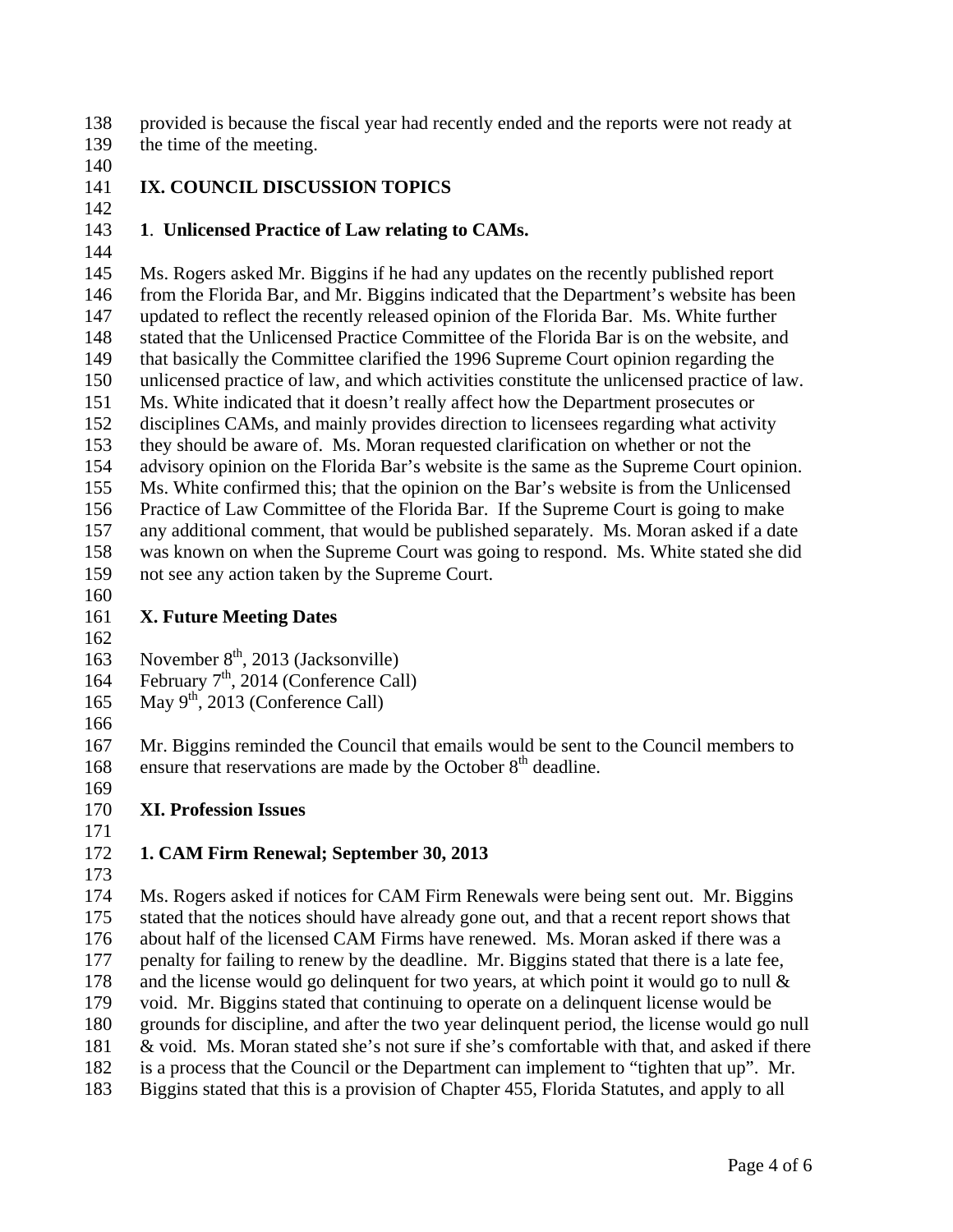professions regulated by the Department. Ms. Moran asked if this proposed change 184

would need to be included in the Department's 2014 legislative bill. Mr. Vaccaro stated that language is in Chapter 455, and applies to all professions, and he does not foresee a change being made to Chapter 455. 185 186 187

188

#### 189 **2. HOA Reporting Requirement; Website up October 1st.**

190

191 192 193 194 195 196 Ms. Rogers indicated that all CAMs are required to report information on the Associations they manage. Ms. Rogers asked if the education for an individual who sits on an Association Board is retroactive, and whether or not that individual needs to take the educational course again if they are re-elected. Ms. Rogers requested the staff to look into the issue, and possibly provide this information on the website. Mr. Biggins stated he would look into it.

- 197
- 198

# **3. Disciplinary Orders on website (changes to CAM Council webpage)**

199 200 201 202 203 Mr. Biggins stated that a link has been posted on the website. Mr. Biggins stated that link directs over to the Division of Administrative Hearings' website, which tracks all final orders. Mr. Biggins also stated that information has been provided in the agenda.

#### 204 **XII. TOPICS FOR NEXT MEETING**

- 205
- 206 1. Updated Rules
- 207 2. Continuing Review of the Unlicensed Practice of Law
- 208 3. Public Information Brochure
- 209

210 211 Ms. Rogers also requested an opportunity to comment on proposed legislation by the Department. Mr. Biggins stated that the process for the 2014 Legislative Session has

212 already been submitted, but that information could be provided at the next meeting. Ms.

213 Rogers also stated that the Council has voted many times to include in the Department's

- 214 legislative package a proposal to change the Regulatory Council of Community
- 215 Association Managers into a full board. Mr. Vaccaro thanked Ms. Rogers. Ms. Moran
- 216 also requested that the financial status of the Council be added to the November agenda,
- 217 as well as the management license renewals for 2014.
- 218

219 Mr. Brennan asked that additional details be provided on the Prosecuting Attorney's

220 Report, and that the report be more thorough and provide a list of all the cases in process.

221 Ms. White stated that the report shows all the cases that are in public status, and that the

222 only cases which are not listed are private. Ms. White stated she's unsure of what

223 224 additional information can be included, but she will get with staff to see what more can be included.

- 225
- 226 **XIII. Adjournment**

## 228 **Motion:** Terrence Brennan made a motion to adjourn the meeting.

229

227